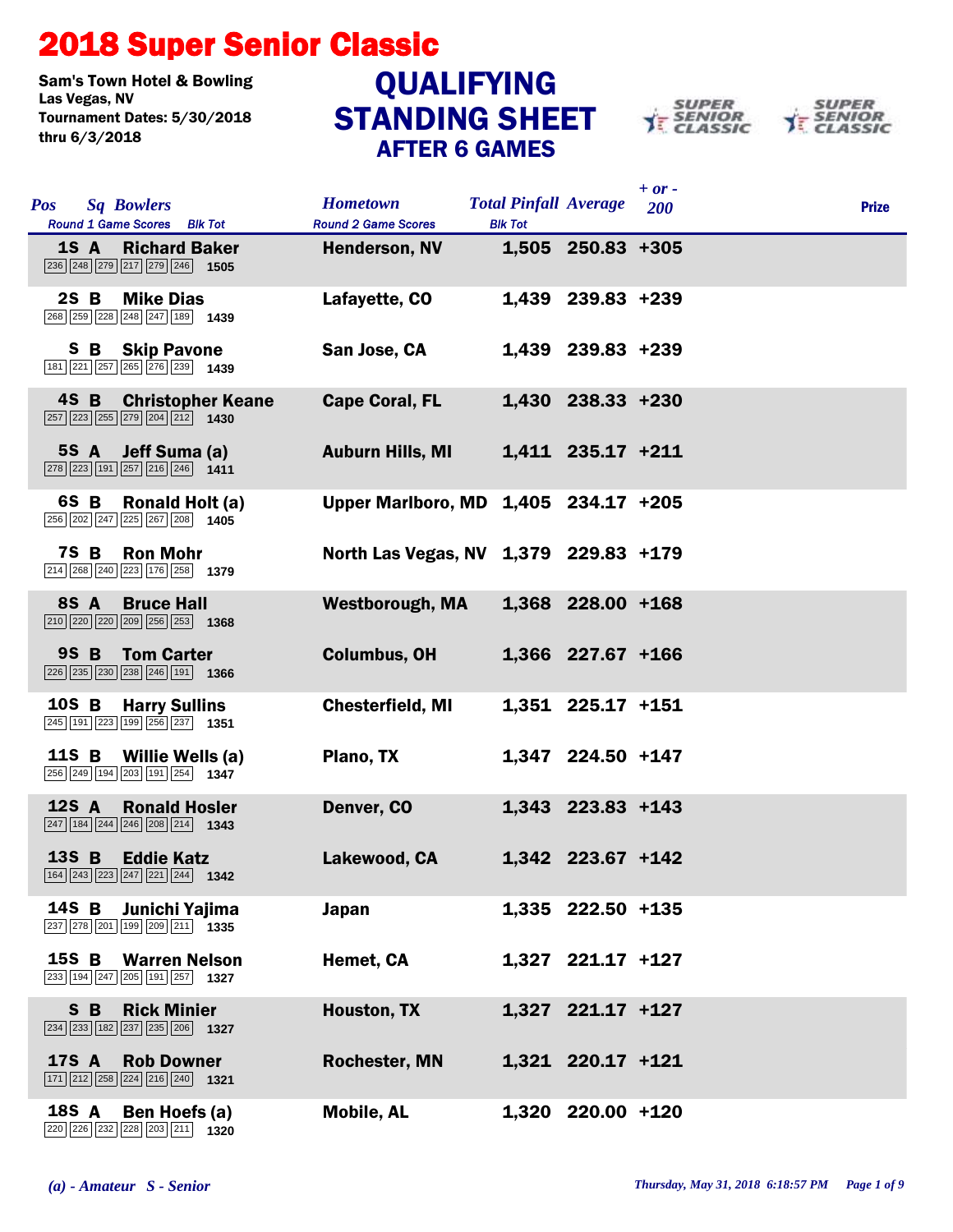| <b>Pos</b> | <b>Sq Bowlers</b><br>Round 1 Game Scores Blk Tot                                                                            | <b>Hometown</b><br><b>Round 2 Game Scores</b> | <b>Total Pinfall Average</b><br><b>Blk Tot</b> |                     | $+ or -$<br>200 | <b>Prize</b> |
|------------|-----------------------------------------------------------------------------------------------------------------------------|-----------------------------------------------|------------------------------------------------|---------------------|-----------------|--------------|
|            | 19S B<br>William McGee (a)<br>178 213 234 257 223 208 1313                                                                  | <b>Great Falls, MT</b>                        |                                                | 1,313 218.83 +113   |                 |              |
|            | S A<br><b>Mark Williams</b><br>$\boxed{205}$ 174 $\boxed{257}$ $\boxed{235}$ $\boxed{219}$ $\boxed{223}$ 1313               | <b>Beaumont, TX</b>                           |                                                | 1,313 218.83 +113   |                 |              |
| 21S B      | <b>Randy Turner</b><br>193 198 180 198 256 286 1311                                                                         | <b>Shallowater, TX</b>                        |                                                | 1,311 218.50 +111   |                 |              |
| 22S B      | <b>Kevin Croucher</b><br>247 213 236 204 215 191 1306                                                                       | <b>Grants Pass, OR</b>                        |                                                | $1,306$ 217.67 +106 |                 |              |
| 23S B      | <b>Darryl Bower</b><br>256 199 225 226 200 195 1301                                                                         | <b>Middletown, PA</b>                         |                                                | 1,301 216.83 +101   |                 |              |
|            | 24S B<br>John Masiello (a)<br>226 190 223 259 196 203 1297                                                                  | <b>Kenmore, NY</b>                            |                                                | 1,297 216.17        | $+97$           |              |
| 25S A      | <b>Russ Davies (a)</b><br>$\boxed{209}$ $\boxed{258}$ $\boxed{192}$ $\boxed{194}$ $\boxed{227}$ $\boxed{213}$ <b>1293</b>   | Las Vegas, NV                                 |                                                | 1,293 215.50        | $+93$           |              |
| 26S B      | <b>Nick Morgan</b><br>211 237 222 217 189 209 1285                                                                          | Sacramento, CA                                |                                                | 1,285 214.17        | $+85$           |              |
|            | 27S A<br><b>Donald Blatchford</b><br>149 231 231 234 193 239 1277                                                           | Santa Monica, CA                              |                                                | 1,277 212.83        | $+77$           |              |
|            | 28S A<br>Tony Marion (a)<br>$\boxed{225}$ $\boxed{202}$ $\boxed{212}$ $\boxed{229}$ $\boxed{213}$ $\boxed{194}$ <b>1275</b> | <b>Myrtle Beach, SC</b>                       |                                                | 1,275 212.50        | $+75$           |              |
| 29S A      | Jerry Smith (a)<br>198 199 202 213 234 227 1273                                                                             | Englewood, CO                                 |                                                | 1,273 212.17        | $+73$           |              |
| 30S B      | <b>Michael Hastings</b><br>223 188 240 192 180 249 1272                                                                     | <b>Millsboro, DE</b>                          |                                                | 1,272 212.00        | $+72$           |              |
|            | <b>Dennis Powell</b><br>S A<br>176 148 247 216 247 238 1272                                                                 | Eugene, OR                                    |                                                | 1,272 212.00        | $+72$           |              |
| 32S B      | <b>Jim Gordin</b><br>149 225 229 237 201 229 1270                                                                           | <b>Modesto, CA</b>                            |                                                | 1,270 211.67        | $+70$           |              |
| 33S A      | <b>Ronnie Burgess (a)</b><br>$\boxed{208}$ $\boxed{229}$ $\boxed{245}$ $\boxed{185}$ $\boxed{161}$ $\boxed{238}$ 1266       | <b>Westland, MI</b>                           |                                                | 1,266 211.00        | $+66$           |              |
| 34S A      | <b>Rich Giragosian</b><br>238 201 210 188 232 192 1261                                                                      | The Villages, FL                              |                                                | 1,261 210.17        | $+61$           |              |
|            | S A<br><b>David Axon</b><br>189 176 207 256 238 195 1261                                                                    | <b>Bellevue, NE</b>                           |                                                | 1,261 210.17        | $+61$           |              |
| 36S B      | <b>Steven Davis</b><br>190 201 224 193 194 258 1260                                                                         | <b>Manteca, CA</b>                            |                                                | 1,260 210.00        | $+60$           |              |
| 37S B      | <b>Kenneth Fox</b><br>$\boxed{233}$ 185 188 246 255 150 1257                                                                | Las Vegas, NV                                 |                                                | 1,257 209.50        | $+57$           |              |
|            | S B<br><b>Clark Poelzer</b><br>186 227 203 225 238 178 1257                                                                 | <b>Arden Hills, MN</b>                        | 1,257                                          | 209.50              | $+57$           |              |
|            | Stephen Vaughn (a)<br>SA.<br>226 196 217 201 215 202<br>1257                                                                | <b>Harbor City, CA</b>                        |                                                | 1,257 209.50        | $+57$           |              |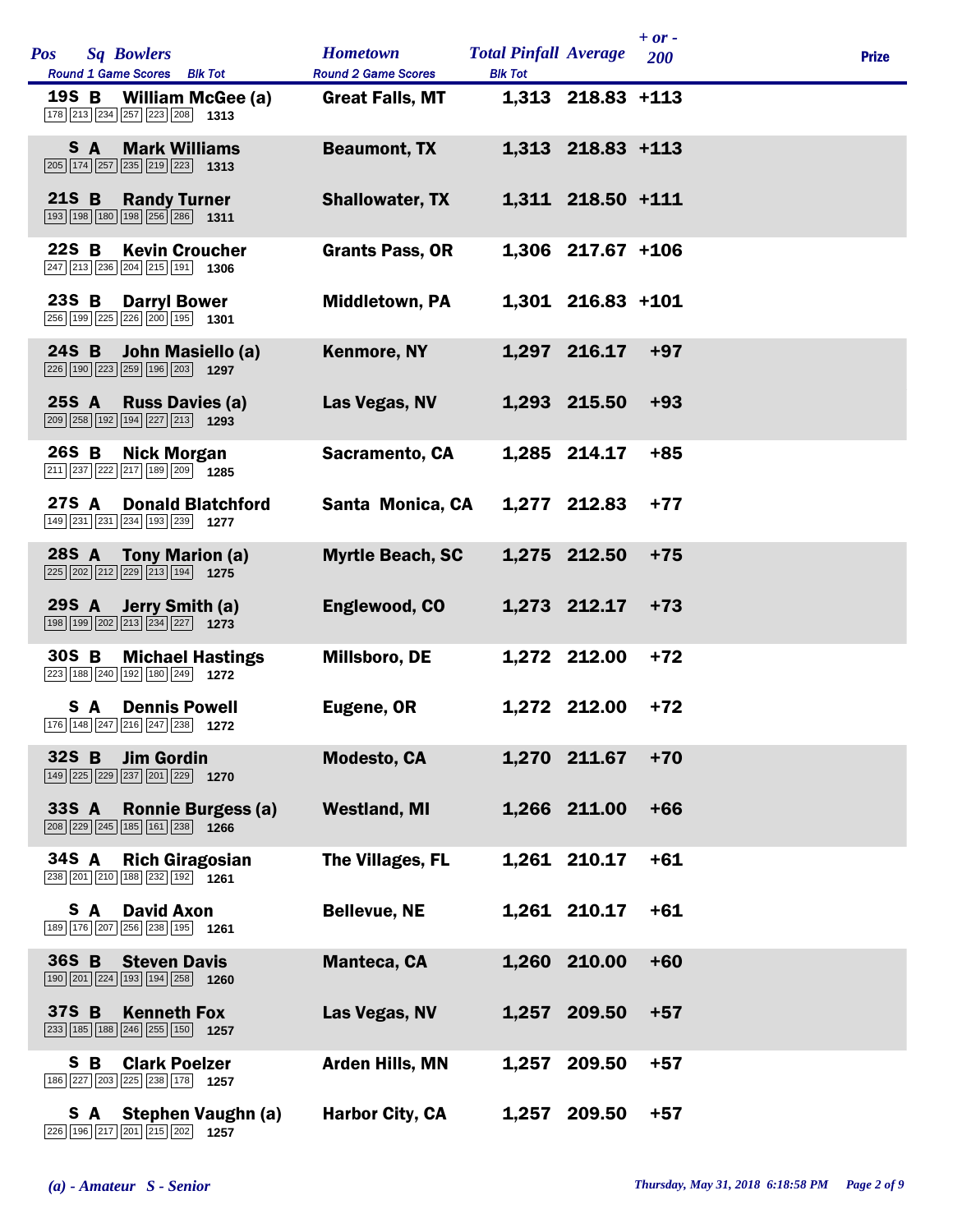| <b>Pos</b> |                 | <b>Sq Bowlers</b><br>Round 1 Game Scores Blk Tot                                                                            | <b>Hometown</b><br><b>Round 2 Game Scores</b> | <b>Total Pinfall Average</b><br><b>Blk Tot</b> |              | $+ or -$<br><b>200</b> | <b>Prize</b> |
|------------|-----------------|-----------------------------------------------------------------------------------------------------------------------------|-----------------------------------------------|------------------------------------------------|--------------|------------------------|--------------|
| 40S B      |                 | <b>Joe Salvemini</b><br>184 226 279 189 182 193 1253                                                                        | <b>Yuba City, CA</b>                          |                                                | 1,253 208.83 | $+53$                  |              |
|            | S B             | Rich Cook (a)<br>$\boxed{209}$ $\boxed{231}$ $\boxed{255}$ $\boxed{175}$ $\boxed{188}$ $\boxed{195}$ <b>1253</b>            | Olympia, WA                                   |                                                | 1,253 208.83 | $+53$                  |              |
|            | S B             | <b>Emilio Mora</b><br>235 180 203 187 200 248 1253                                                                          | Defiance, OH                                  |                                                | 1,253 208.83 | $+53$                  |              |
| 43S A      |                 | Shane O'Neill (a)<br>199 210 257 209 169 207 1251                                                                           | <b>Henderson, NV</b>                          |                                                | 1,251 208.50 | $+51$                  |              |
| 44S A      |                 | <b>Roger Kossert</b><br>$\boxed{212}$ $\boxed{206}$ $\boxed{194}$ $\boxed{228}$ $\boxed{221}$ $\boxed{189}$ <b>1250</b>     | Lithia, FL                                    |                                                | 1,250 208.33 | $+50$                  |              |
| 45S A      |                 | <b>Patrick Padden (a)</b><br>195 235 215 195 246 162 1248                                                                   | <b>Grand Lake, CO</b>                         |                                                | 1,248 208.00 | $+48$                  |              |
| 46S B      |                 | <b>Greg McMahan</b><br>225 196 229 194 199 204 1247                                                                         | Dandridge, TN                                 | 1,247                                          | 207.83       | $+47$                  |              |
| 47S A      | <b>Cut Line</b> | <b>Cash Line</b><br>John Bertolina (a)<br>236 215 195 167 205 225 1243                                                      | <b>Henderson, NV</b>                          |                                                | 1,243 207.17 | $+43$                  |              |
| 48S B      |                 | <b>Donald Robinson (a)</b><br>$\boxed{217}$ 196 155 243 227 204 1242                                                        | Houston, TX                                   |                                                | 1,242 207.00 | $+42$                  |              |
| 49S B      |                 | <b>Bryan Kendall (a)</b><br>$\boxed{222}$ $\boxed{244}$ $\boxed{205}$ $\boxed{193}$ $\boxed{165}$ $\boxed{212}$ <b>1241</b> | <b>Henderson, NV</b>                          |                                                | 1,241 206.83 | $+41$                  |              |
| 50S B      |                 | <b>David Chew</b><br>188 202 227 184 214 225 1240                                                                           | <b>Brentwood, CA</b>                          |                                                | 1,240 206.67 | $+40$                  |              |
| 51S B      |                 | <b>Ted Staikoff</b><br>$\sqrt{225}$ $\sqrt{243}$ 166 225 204 176 1239                                                       | <b>Black Hawk, SD</b>                         |                                                | 1,239 206.50 | $+39$                  |              |
|            |                 | S A Gary Burke (a)<br>$\boxed{212}$ $\boxed{215}$ $\boxed{228}$ $\boxed{154}$ $\boxed{197}$ $\boxed{233}$ <b>1239</b>       | San Diego, CA                                 |                                                | 1,239 206.50 | $+39$                  |              |
| 53S A      |                 | <b>Jeff Jamison</b><br>$\boxed{217}$ $\boxed{233}$ $\boxed{210}$ $\boxed{182}$ $\boxed{192}$ $\boxed{203}$ <b>1237</b>      | <b>Boulder City, NV</b>                       |                                                | 1,237 206.17 | $+37$                  |              |
| 54S B      |                 | <b>Henry Dawson</b><br>207 166 235 189 226 213 1236                                                                         | Elma, WA                                      |                                                | 1,236 206.00 | $+36$                  |              |
| 55S B      |                 | Les Shirwindt (a)<br>172 214 171 258 219 201 1235                                                                           | Las Vegas, NV                                 |                                                | 1,235 205.83 | $+35$                  |              |
| 56S B      |                 | Larry Rathbun (a)<br>$\boxed{226}$ 193 210 237 183 185 1234                                                                 | Yuba City, CA                                 |                                                | 1,234 205.67 | $+34$                  |              |
| 57S B      |                 | <b>Paul Appling (a)</b><br>$\boxed{232}$ 177 208 203 168 245 1233                                                           | <b>Camarillo, CA</b>                          |                                                | 1,233 205.50 | $+33$                  |              |
| 58S B      |                 | Dave Washburn (a)<br>173 150 211 248 212 234 1228                                                                           | Las Vegas, NV                                 |                                                | 1,228 204.67 | $+28$                  |              |
| 59S A      |                 | <b>Gregory Turner (a)</b><br>248 181 203 211 185 199<br>1227                                                                | Lanham, MD                                    |                                                | 1,227 204.50 | $+27$                  |              |
|            | S B             | <b>Bill Sell</b><br>180 236 208 180 209 214<br>1227                                                                         | <b>Menasha, WI</b>                            |                                                | 1,227 204.50 | $+27$                  |              |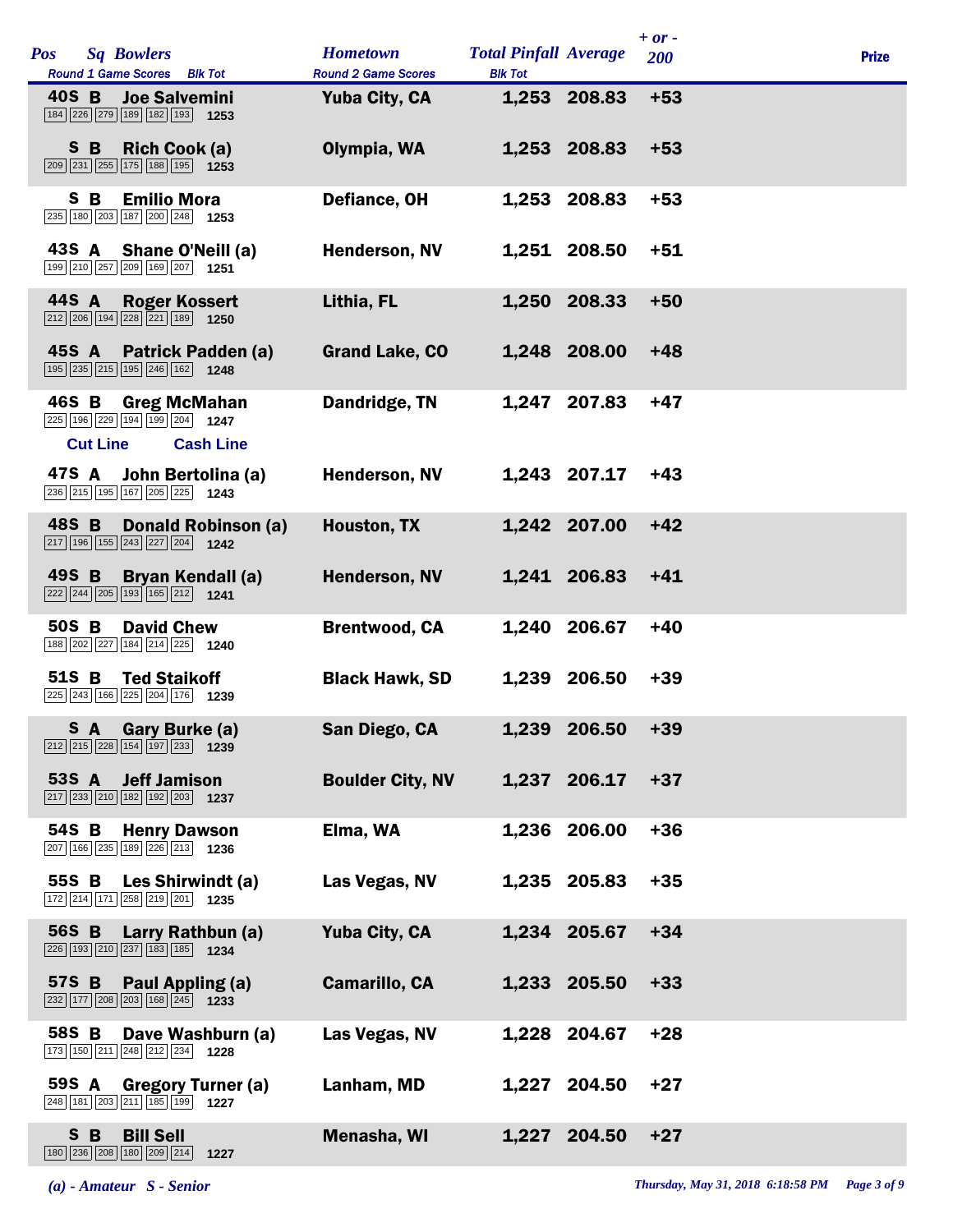| <b>Pos</b>   |     | <b>Sq Bowlers</b><br><b>Round 1 Game Scores</b> Blk Tot                                                                   | <b>Hometown</b><br><b>Round 2 Game Scores</b> | <b>Total Pinfall Average</b><br><b>Blk Tot</b> |                   | $+ or -$<br>200 | <b>Prize</b> |
|--------------|-----|---------------------------------------------------------------------------------------------------------------------------|-----------------------------------------------|------------------------------------------------|-------------------|-----------------|--------------|
| 61S A        |     | <b>Marc Scherlis</b><br>$\boxed{212}$ 190 $\boxed{200}$ $\boxed{216}$ 189 $\boxed{217}$ 1224                              | Las Vegas, NV                                 |                                                | 1,224 204.00      | $+24$           |              |
| 62S B        |     | <b>Scott Hansel-Farrell</b><br>227 173 192 203 227 197 1219                                                               | <b>Stockton, CA</b>                           |                                                | 1,219 203.17      | $+19$           |              |
| 63S A        |     | Rico Pura (a)<br>166 230 184 190 223 222 1215                                                                             | S. Lake Tahoe, CA                             |                                                | 1,215 202.50      | $+15$           |              |
| 64S B        |     | <b>Hugh Miller</b><br>$\boxed{215}$ 194 219 216 168 200 1212                                                              | <b>Mercer Island, WA</b>                      |                                                | 1,212 202.00      | $+12$           |              |
|              | S B | <b>Michael Lucente</b><br>$\boxed{186}$ $\boxed{211}$ $\boxed{231}$ $\boxed{154}$ $\boxed{215}$ $\boxed{215}$ <b>1212</b> | <b>Warren, MI</b>                             |                                                | 1,212 202.00      | $+12$           |              |
| 66S B        |     | <b>Ed Silva</b><br>183 204 224 233 178 189 1211                                                                           | <b>Manteca, CA</b>                            |                                                | 1,211 201.83      | $+11$           |              |
|              | S A | Larry Rumple (a)<br>180 171 189 197 238 236 1211                                                                          | St. George, UT                                |                                                | 1,211 201.83      | $+11$           |              |
| 68S A        |     | <b>Michael Antonelli (a)</b><br>134 258 200 187 188 240 1207                                                              | Las Vegas, NV                                 |                                                | 1,207 201.17      | $+7$            |              |
| 69S A        |     | John Petraglia<br>222 199 200 159 176 246 1202                                                                            | Jackson, NJ                                   |                                                | 1,202 200.33      | $+2$            |              |
| <b>70S A</b> |     | <b>Ray Howard</b><br>192 203 215 213 167 211 1201                                                                         | Paradise, CA                                  |                                                | 1,201 200.17      | $+1$            |              |
| 71S B        |     | Jerry Keily (a)<br>$\boxed{214}$ $\boxed{235}$ $\boxed{203}$ $\boxed{185}$ $\boxed{213}$ $\boxed{150}$ $\boxed{200}$      | <b>Castle Rock, CO</b>                        |                                                | 1,200 200.00 Even |                 |              |
| 72S B        |     | <b>Terry Leong (a)</b><br>$\boxed{188}$ $\boxed{151}$ $\boxed{211}$ $\boxed{203}$ $\boxed{212}$ $\boxed{234}$ <b>1199</b> | Henderson, NV                                 | 1,199                                          | 199.83            | $-1$            |              |
| <b>73S A</b> |     | Richard Bavilacqua (a)                                                                                                    | <b>Riverview, FL</b>                          |                                                | 1,196 199.33      | $-4$            |              |
| <b>74S A</b> |     | <b>Nick Panicaro</b><br>198 189 167 190 179 268 1191                                                                      | Ocala, FL                                     |                                                | 1,191 198.50      | $-9$            |              |
| 75S A        |     | <b>Carey Hofmann</b><br>212 175 163 184 177 276 1187                                                                      | Phoenix, AZ                                   |                                                | 1,187 197.83      | $-13$           |              |
| <b>76S A</b> |     | Steve Kiss (a)<br>184 202 190 204 227 179 1186                                                                            | <b>Clackamas, OR</b>                          |                                                | 1,186 197.67      | $-14$           |              |
|              | S B | Tony Maresca (a)<br>$\boxed{210}$ 198 189 211 166 212 1186                                                                | Mesa, AZ                                      |                                                | 1,186 197.67      | $-14$           |              |
| 78S B        |     | <b>Robert Worrall II (a)</b><br>192 190 205 182 151 265 1185                                                              | Colorado Springs, CO 1,185                    |                                                | 197.50            | $-15$           |              |
|              | S A | <b>W. Larry Hudson</b><br>167 208 215 195 177 223 1185                                                                    | Lake Oswego, OR                               | 1,185                                          | 197.50            | $-15$           |              |
| 80S A        |     | <b>Paul McCordic</b><br>175 181 176 268 186 198 1184                                                                      | <b>Sugar Land, TX</b>                         |                                                | 1,184 197.33      | $-16$           |              |
|              | S B | <b>Stan Winters</b><br>206 188 191 233 156 210 1184                                                                       | Simi Valley, CA                               |                                                | 1,184 197.33      | $-16$           |              |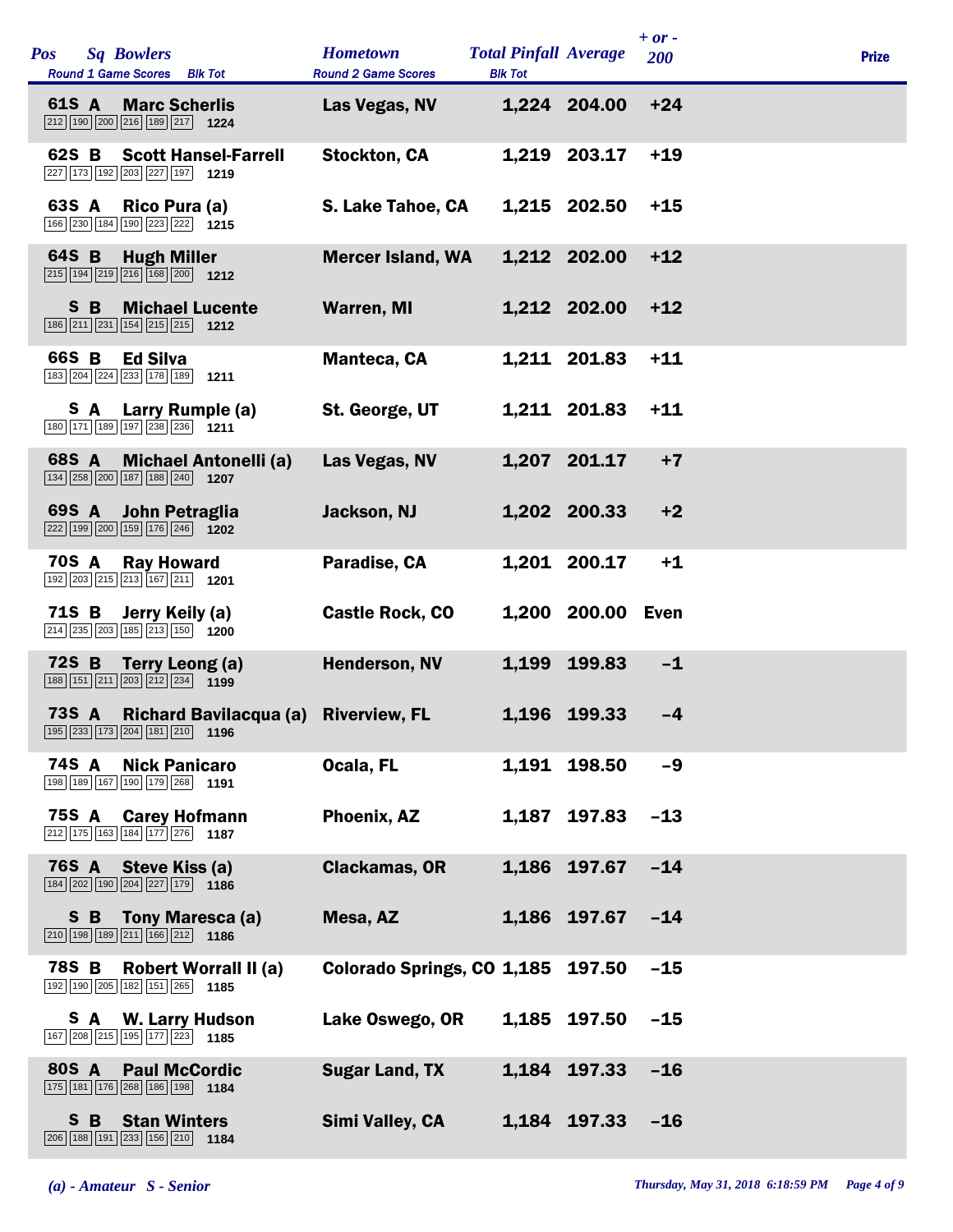| <b>Pos</b> |     | <b>Sq Bowlers</b><br>Round 1 Game Scores Blk Tot                                                                       | <b>Hometown</b><br><b>Round 2 Game Scores</b> | <b>Total Pinfall Average</b><br><b>Blk Tot</b> |              | $+ or -$<br>200 | <b>Prize</b> |
|------------|-----|------------------------------------------------------------------------------------------------------------------------|-----------------------------------------------|------------------------------------------------|--------------|-----------------|--------------|
| 82S B      |     | <b>Kerry Painter</b><br>249 193 169 204 203 165 1183                                                                   | <b>Henderson, NV</b>                          |                                                | 1,183 197.17 | $-17$           |              |
|            | S B | Don Woolard (a)<br>$\boxed{217}$ $\boxed{203}$ 193 209 193 168 1183                                                    | <b>Central Point, OR</b>                      |                                                | 1,183 197.17 | $-17$           |              |
| 84S A      |     | Earl Bell (a)<br>$\boxed{220}$ 192 176 231 169 191 1179                                                                | Troy, TN                                      |                                                | 1,179 196.50 | $-21$           |              |
| 85S B      |     | James Moran (a)<br>$\boxed{216}$ 170 180 202 212 198 1178                                                              | <b>Henderson, NV</b>                          |                                                | 1,178 196.33 | $-22$           |              |
| 86S B      |     | <b>Ronald Boroff</b><br>173 212 216 174 204 198 1177                                                                   | <b>Mansfield, TX</b>                          | 1,177                                          | 196.17       | $-23$           |              |
| 87S A      |     | Gary Reynolds (a)<br>186 177 163 237 187 221 171                                                                       | Groton, NY                                    |                                                | 1,171 195.17 | $-29$           |              |
|            | S B | <b>Mike Raleigh (a)</b><br>$\boxed{203}$ 174 190 228 169 207 1171                                                      | Clyde, MI                                     |                                                | 1,171 195.17 | $-29$           |              |
| 89S A      |     | <b>John Younger</b><br>$\boxed{214}$ $\boxed{194}$ $\boxed{203}$ $\boxed{228}$ $\boxed{164}$ $\boxed{167}$ <b>1170</b> | <b>Winston Salem, NC</b>                      |                                                | 1,170 195.00 | $-30$           |              |
| 90S A      |     | <b>Mike Saraiva</b><br>151 190 216 143 201 267 1168                                                                    | Napa, CA                                      |                                                | 1,168 194.67 | $-32$           |              |
|            | S B | <b>Jim Knoblauch</b><br>181 190 226 202 190 179 1168                                                                   | Waukesha, WI                                  |                                                | 1,168 194.67 | $-32$           |              |
| 92S A      |     | Dale Pollard (a)<br>$\boxed{225}$ 188 161 193 227 173 1167                                                             | <b>Tucson, AZ</b>                             |                                                | 1,167 194.50 | $-33$           |              |
| 93S B      |     | <b>Steve Stein</b><br>$\boxed{203}$ 182 167 179 171 259 1161                                                           | <b>Staten Island, NY</b>                      |                                                | 1,161 193.50 | $-39$           |              |
|            | S B | <b>James Storts</b><br>192 208 208 178 190 185 1161                                                                    | <b>Westfield, IN</b>                          |                                                | 1,161 193.50 | $-39$           |              |
| 95S A      |     | <b>Raymond Scrivens Jr.</b><br>206 160 248 180 186 179 1159                                                            | <b>Athens, PA</b>                             |                                                | 1,159 193.17 | $-41$           |              |
|            |     | 96S A John Babbitt (a)<br>$\boxed{174}$ $\boxed{253}$ $\boxed{143}$ $\boxed{195}$ $\boxed{161}$ $\boxed{228}$ 1154     | Goodyear, AZ                                  |                                                | 1,154 192.33 | $-46$           |              |
|            | S A | <b>Steven Freeman (a)</b><br>171 169 179 183 216 236 1154                                                              | Hermantown, MN                                |                                                | 1,154 192.33 | $-46$           |              |
| 98S A      |     | <b>Toby Contreras</b><br>194 201 201 188 202 164 1150                                                                  | <b>Lees Summit, MO</b>                        | 1,150                                          | 191.67       | $-50$           |              |
|            |     | S A Jack Nelson (a)<br>156 188 238 211 176 181 1150                                                                    | <b>Bismarck, ND</b>                           |                                                | 1,150 191.67 | $-50$           |              |
| 100S B     |     | <b>Bill Hewlett</b><br>$\boxed{230}$ 171 $\boxed{202}$ $\boxed{206}$ 155 182 1146                                      | Las Vegas, NV                                 |                                                | 1,146 191.00 | $-54$           |              |
|            | S B | <b>Paul Mielens</b><br>187 191 162 200 194 212 1146                                                                    | <b>Menomonie, WI</b>                          |                                                | 1,146 191.00 | $-54$           |              |
| 102S A     |     | <b>Crister Danielsson</b><br>177 193 163 193 216 203 1145                                                              | <b>Sweden</b>                                 |                                                | 1,145 190.83 | $-55$           |              |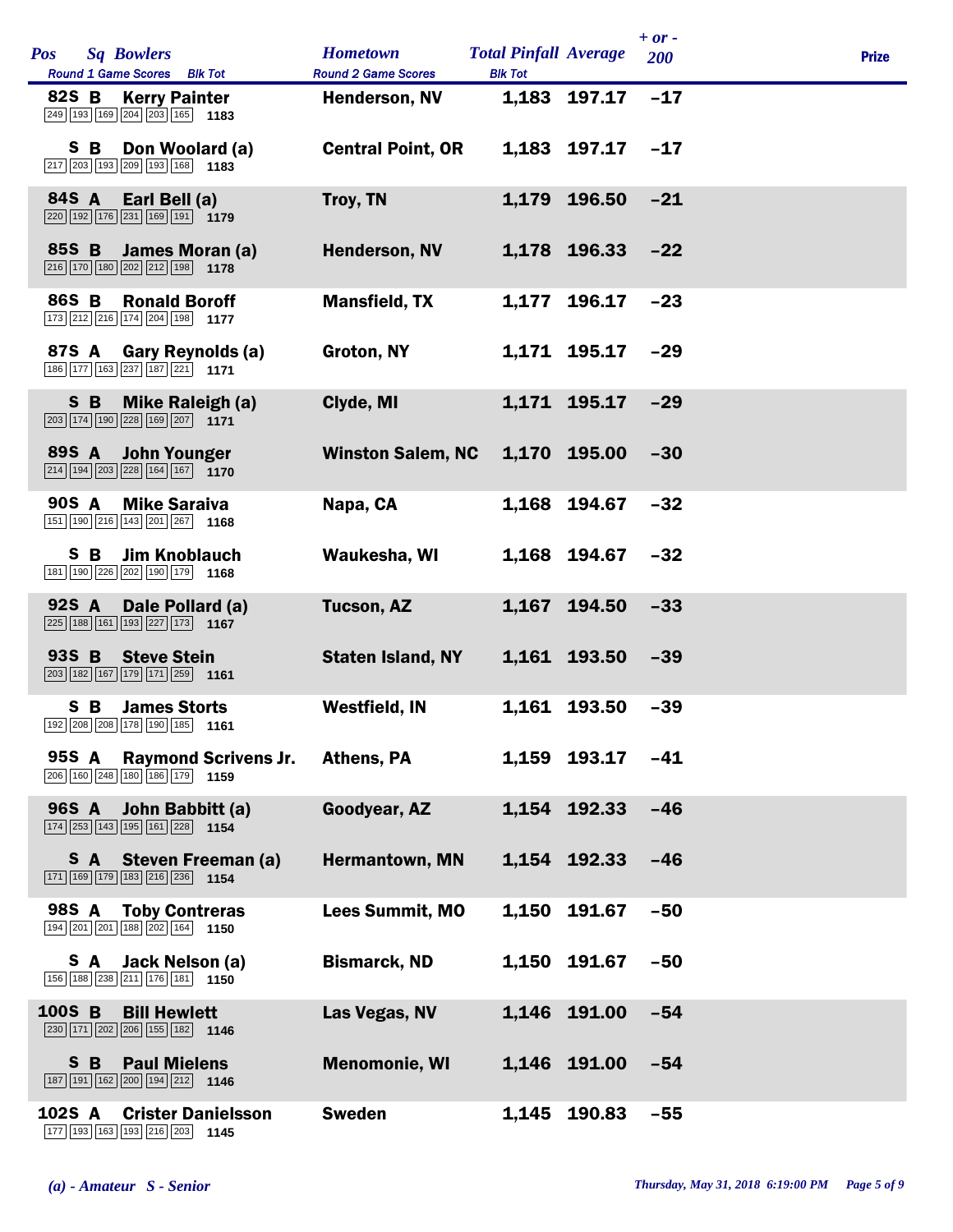| <b>Pos</b> |     | <b>Sq Bowlers</b>                                                                                                       | <b>Hometown</b>                  | <b>Total Pinfall Average</b> |                  | $+ or -$<br>200 | <b>Prize</b> |
|------------|-----|-------------------------------------------------------------------------------------------------------------------------|----------------------------------|------------------------------|------------------|-----------------|--------------|
|            |     | Round 1 Game Scores Blk Tot                                                                                             | <b>Round 2 Game Scores</b>       | <b>Blk Tot</b>               |                  |                 |              |
| 103S B     |     | <b>Kevin Foley</b><br>203 168 223 183 190 177 1144                                                                      | Reno, NV                         |                              | 1,144 190.67     | $-56$           |              |
|            |     | S B Steve Ford<br>208 202 177 173 188 196 1144                                                                          | Seaside, OR                      |                              | 1,144 190.67     | $-56$           |              |
|            | S A | <b>Brian Miller</b><br>$\boxed{223}$ 170 175 181 193 202 1144                                                           | Springfield, OH                  |                              | 1,144 190.67     | $-56$           |              |
| 106S B     |     | <b>Mark Nance</b><br>$\boxed{211}$ 148 191 178 191 222 1141                                                             | <b>Grove City, OH</b>            |                              | 1,141 190.17     | $-59$           |              |
|            | S A | <b>James Pitts</b><br>$\boxed{225}$ 190 $\boxed{206}$ 172 154 194 1141                                                  | Elmira, NY                       |                              | 1,141 190.17     | $-59$           |              |
| 108S B     |     | <b>John Dudak</b><br>$\boxed{172}\boxed{212}\boxed{147}\boxed{213}\boxed{220}\boxed{174}$ 1138                          | <b>Orland Park, IL</b>           |                              | 1.138 189.67     | $-62$           |              |
| 109S A     |     | Darwin Wimer (a)<br>194 203 223 182 160 175 1137                                                                        | <b>Mesquite, NV</b>              |                              | 1,137 189.50     | $-63$           |              |
|            | S A | Eugene Captain (a)<br>143 246 168 202 156 222 1137                                                                      | Bertha, MN                       | 1,137                        | 189.50           | $-63$           |              |
|            |     | 111S A Kerry Fulford<br>167 180 237 141 174 237 1136                                                                    | Fort Worth, TX                   |                              | 1,136 189.33     | $-64$           |              |
| 112S B     |     | <b>Don Robinson</b><br>194 169 213 205 180 174 1135                                                                     | <b>Boise, ID</b>                 |                              | 1,135 189.17     | $-65$           |              |
|            | S B | <b>Michael Chrzanowski</b><br>181 179 165 195 223 192 1135                                                              | <b>Shepherd, MI</b>              |                              | 1,135 189.17     | $-65$           |              |
| 114S A     |     | <b>Lewis Elting</b><br>178 165 187 190 221 190 1131                                                                     | Carlsbad, CA                     |                              | 1,131 188.50     | $-69$           |              |
|            |     | 115S A Gary Demeny (a)<br>185 193 157 182 212 199 1128                                                                  | Sun City, AZ                     |                              | 1,128 188.00     | $-72$           |              |
| 116S A     |     | <b>Don Lane</b><br>186 184 233 176 159 189 1127                                                                         | <b>Emeryville, CA</b>            |                              | 1,127 187.83     | $-73$           |              |
|            |     | S A Jim Heintz<br>166 160 236 183 166 216 1127                                                                          | St. Charles, MO                  |                              | 1,127 187.83 -73 |                 |              |
| 118S B     |     | <b>Michael Barth (a)</b><br>169 170 237 211 177 162 1126                                                                | <b>Kansas City, MO</b>           |                              | 1,126 187.67     | $-74$           |              |
| 119S B     |     | <b>Mike Matosich</b><br>$\boxed{183}$ $\boxed{149}$ $\boxed{214}$ $\boxed{170}$ $\boxed{185}$ $\boxed{222}$ <b>1123</b> | <b>Phoenix, AZ</b>               |                              | 1,123 187.17 -77 |                 |              |
| 120S A     |     | <b>Lou Alessi</b><br>$\boxed{174}$ $\boxed{213}$ $\boxed{215}$ $\boxed{207}$ $\boxed{132}$ $\boxed{181}$ <b>1122</b>    | New Port Richey, FL 1,122 187.00 |                              |                  | $-78$           |              |
|            |     | S B Steve Jansson<br>$\boxed{238}\boxed{204}\boxed{169}\boxed{150}\boxed{180}\boxed{181}$ 1122                          | <b>Barnes, WI</b>                |                              | 1,122 187.00     | $-78$           |              |
| 122S A     |     | <b>Frank Cascio (a)</b><br>$\boxed{206}$ 170 $\boxed{221}$ 165 170 189 1121                                             | N. Fort Myers, FL                |                              | 1,121 186.83     | $-79$           |              |
| 123S B     |     | <b>Rodney Garrick</b><br>198 210 163 191 186 172 1120                                                                   | <b>San Francisco, CA</b>         |                              | 1,120 186.67     | $-80$           |              |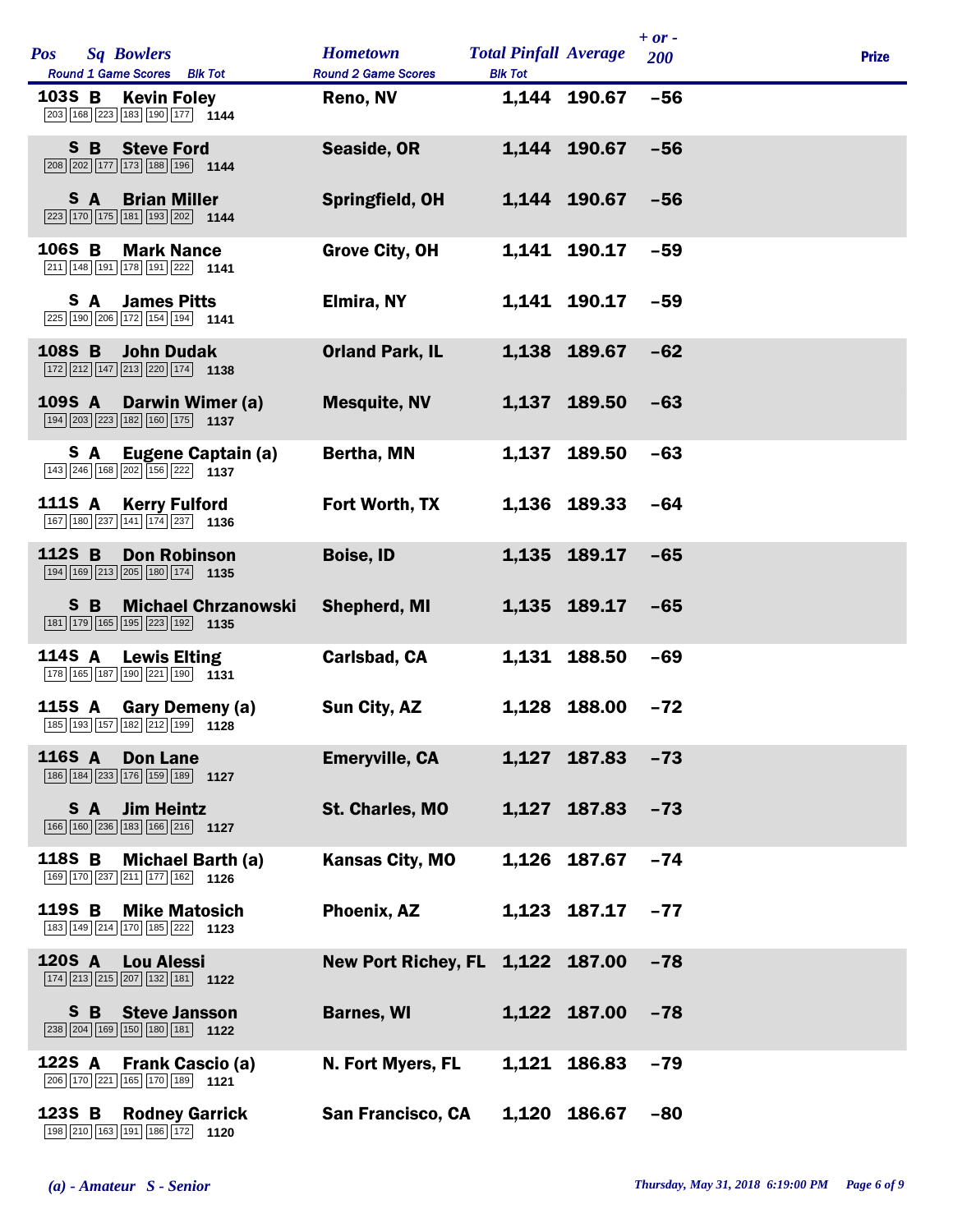| <b>Pos</b> |     | <b>Sq Bowlers</b><br>Round 1 Game Scores Blk Tot                                                                             | <b>Hometown</b><br><b>Round 2 Game Scores</b> | <b>Total Pinfall Average</b><br><b>Blk Tot</b> |                         | $+ or -$<br><b>200</b> | <b>Prize</b> |
|------------|-----|------------------------------------------------------------------------------------------------------------------------------|-----------------------------------------------|------------------------------------------------|-------------------------|------------------------|--------------|
|            |     | 124S A Scott Jackson (a)<br>209 154 156 209 181 210 1119                                                                     | Vista, CA                                     |                                                | 1,119 186.50            | $-81$                  |              |
|            |     | 125S B John Czipka (a)<br>$\boxed{201}$ $\boxed{190}$ $\boxed{146}$ $\boxed{208}$ $\boxed{192}$ $\boxed{179}$ <b>1116</b>    | N. Las Vegas, NV                              |                                                | 1,116 186.00            | $-84$                  |              |
|            | S B | <b>Ron Winger</b><br>$\boxed{204}$ 174 191 166 190 191 1116                                                                  | Henderson, NV                                 |                                                | 1,116 186.00            | $-84$                  |              |
| 127S B     |     | <b>Ray Valdovino</b><br>161 209 201 195 165 183 1114                                                                         | Sacramento, CA                                |                                                | 1,114 185.67            | $-86$                  |              |
| 128S B     |     | <b>Robert Michalojko</b><br>$\boxed{140}$ $\boxed{223}$ $\boxed{158}$ $\boxed{197}$ $\boxed{197}$ $\boxed{197}$ <b>1112</b>  | Pittsburgh, PA                                |                                                | 1,112 185.33            | $-88$                  |              |
| 129S A     |     | <b>Robert Scott (a)</b><br>$\boxed{168}$ $\boxed{165}$ $\boxed{202}$ $\boxed{204}$ $\boxed{184}$ $\boxed{187}$ <b>1110</b>   | Las Vegas, NV                                 |                                                | 1,110 185.00            | $-90$                  |              |
| 130S A     |     | <b>Robert Amoruso</b><br>$\boxed{200}$ $\boxed{219}$ 169 174 168 178 1108                                                    | <b>Glenview, IL</b>                           |                                                | 1,108 184.67            | $-92$                  |              |
| 131S B     |     | <b>Robert Reed (a)</b><br>158 231 152 177 216 170 1104                                                                       | Weed, CA                                      |                                                | 1,104 184.00            | $-96$                  |              |
| 132S B     |     | <b>Patrick Miller (a)</b><br>$\boxed{177}$ $\boxed{179}$ $\boxed{172}$ $\boxed{212}$ $\boxed{186}$ $\boxed{176}$ <b>1102</b> | Las Vegas, NV                                 |                                                | 1,102 183.67            | $-98$                  |              |
| 133S B     |     | Louis Manzella (a)<br>168 159 174 190 193 216 1100                                                                           | <b>Mount Olive, AL</b>                        |                                                | 1,100 183.33 -100       |                        |              |
| 134S A     |     | <b>Ken Ball</b><br>147 191 204 161 226 168<br>1097                                                                           | Avon, NY                                      | 1,097                                          | $182.83 - 103$          |                        |              |
|            | S B | Dennis Jones (a)<br>181 171 157 189 186 213 1097                                                                             | <b>Fremont, CA</b>                            |                                                | 1,097 182.83 -103       |                        |              |
| 136S B     |     | <b>Carl Nichols</b><br>179 155 182 171 194 213 1094                                                                          | <b>Blaine, WA</b>                             |                                                | 1,094 182.33 -106       |                        |              |
|            |     | 137S A Chris Patton (a)<br>184 181 175 205 159 189 1093                                                                      | Park City, UT                                 |                                                | $1,093$ $182.17$ $-107$ |                        |              |
|            |     | S B Bruce Lamb (a)<br>193 206 223 154 169 148 1093                                                                           | Sun City, AZ                                  |                                                | 1,093 182.17 -107       |                        |              |
|            | S B | <b>John Parry</b><br>176 154 188 158 209 208 1093                                                                            | Oak Park, CA                                  |                                                | 1,093 182.17 -107       |                        |              |
| 140S A     |     | <b>Roland Wright Jr.</b><br>182 180 168 181 185 196 1092                                                                     | Pulaski, VA                                   |                                                | 1,092 182.00 -108       |                        |              |
|            |     | <b>S B Dale Traber</b><br>$\boxed{168}$ $\boxed{158}$ $\boxed{172}$ $\boxed{219}$ $\boxed{177}$ $\boxed{198}$ 1092           | <b>Cedarburg, WI</b>                          |                                                | 1,092 182.00 -108       |                        |              |
|            | S A | Ross Zeigler (a)<br>184 143 180 202 195 188 1092                                                                             | Las Vegas, NV                                 |                                                | 1,092 182.00 -108       |                        |              |
| 143S A     |     | <b>Ron Glick</b><br>227 164 146 190 186 175 1088                                                                             | Morganville, NJ                               |                                                | 1,088 181.33 -112       |                        |              |
| 144S B     |     | <b>Alan Sabin</b><br>197 179 183 178 160 185 1082                                                                            | <b>Winston, OR</b>                            |                                                | 1,082 180.33 -118       |                        |              |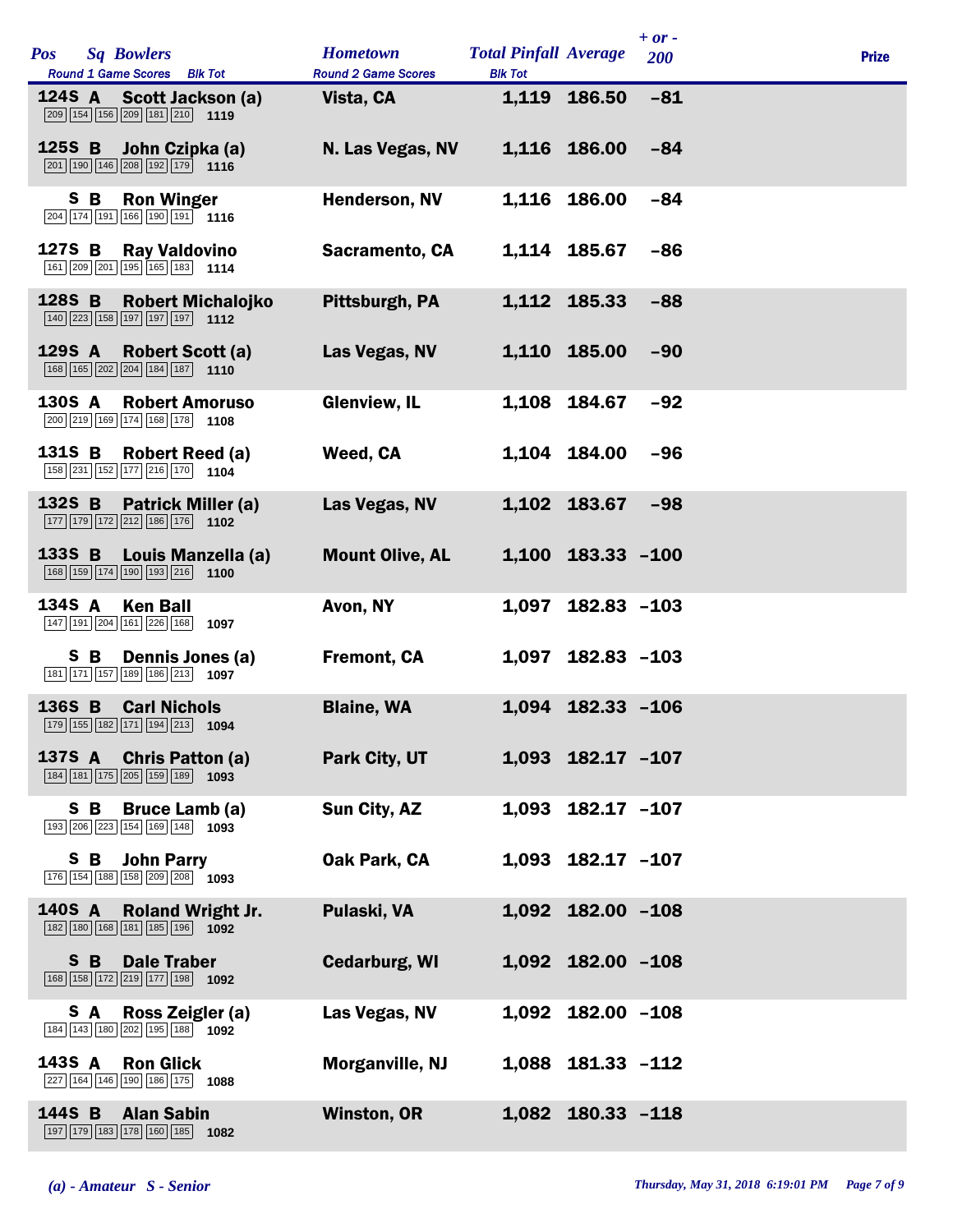| <b>Pos</b> |     | <b>Sq Bowlers</b><br>Round 1 Game Scores Blk Tot                                                                                | <b>Hometown</b><br><b>Round 2 Game Scores</b> | <b>Total Pinfall Average</b><br><b>Blk Tot</b> |                   | $+$ or -<br>200 | <b>Prize</b> |
|------------|-----|---------------------------------------------------------------------------------------------------------------------------------|-----------------------------------------------|------------------------------------------------|-------------------|-----------------|--------------|
|            |     | 145S A Dewaine West (a)<br>$\boxed{217}$ 131 237 164 138 192 1079                                                               | <b>Buckeye, AZ</b>                            |                                                | 1,079 179.83 -121 |                 |              |
|            |     | 146S A Murray Hickman (a)<br>160 212 196 147 214 146 1075                                                                       | Las Vegas, NV                                 |                                                | 1,075 179.17 -125 |                 |              |
|            |     | S B Earl Huff (a)<br>169 181 198 170 180 177 1075                                                                               | <b>Valrico, FL</b>                            |                                                | 1,075 179.17 -125 |                 |              |
|            | SA. | Tom Foster (a)<br>$\boxed{191}$ $\boxed{183}$ $\boxed{176}$ $\boxed{180}$ $\boxed{169}$ $\boxed{176}$ 1075                      | <b>Tucson, AZ</b>                             |                                                | 1,075 179.17 -125 |                 |              |
|            |     | 149S A Joseph Imperatore (a)<br>$\boxed{180}$ $\boxed{153}$ $\boxed{185}$ $\boxed{193}$ $\boxed{203}$ $\boxed{159}$ <b>1073</b> | <b>Port St. Lucie, FL</b>                     |                                                | 1,073 178.83 -127 |                 |              |
| 150S A     |     | <b>Garry Blanton</b><br>137 172 179 167 212 204 1071                                                                            | <b>Owensboro, KY</b>                          |                                                | 1,071 178.50 -129 |                 |              |
|            | S A | Glen Nakagawa<br>138 188 202 192 181 170 1071                                                                                   | Highland Village, TX 1,071 178.50 -129        |                                                |                   |                 |              |
| 152S A     |     | <b>Lenny Guccione (a)</b><br>$\boxed{213}$ 176 172 168 191 148 1068                                                             | Las Vegas, NV                                 |                                                | 1,068 178.00 -132 |                 |              |
|            |     | 153S B Daniel Twomey<br>176 163 188 186 165 187 1065                                                                            | Hackensack, NJ                                |                                                | 1,065 177.50 -135 |                 |              |
|            |     | 154S A Vaughn Doody (a)<br>$\boxed{211}$ $\boxed{131}$ $\boxed{179}$ $\boxed{160}$ $\boxed{215}$ $\boxed{167}$ <b>1063</b>      | Las Vegas, NV                                 |                                                | 1,063 177.17 -137 |                 |              |
|            |     | <b>S</b> A Stevan Martin<br>158 185 138 190 245 147 1063                                                                        | Port St. Lucie, FL                            |                                                | 1,063 177.17 -137 |                 |              |
| 156S B     |     | <b>Max Shellabarger (a)</b><br>178 211 180 186 144 162 1061                                                                     | Layton, UT                                    |                                                | 1,061 176.83 -139 |                 |              |
|            |     | 157S A James Martin (a)<br>164 177 174 206 147 192 1060                                                                         | Vero Beach, FL                                |                                                | 1,060 176.67 -140 |                 |              |
|            | S B | Steven Slifka (a)<br>170 187 194 190 146 173 1060                                                                               | Phoenix, AZ                                   |                                                | 1,060 176.67 -140 |                 |              |
|            |     | <b>159S A David Rhoads</b><br>183 153 159 192 172 197 1056                                                                      | Las Vegas, NV                                 |                                                | 1,056 176.00 -144 |                 |              |
| 160S A     |     | <b>Butch Creamer (a)</b><br>178 184 204 192 146 151 1055                                                                        | Lakeside, CA                                  |                                                | 1,055 175.83 -145 |                 |              |
| 161S A     |     | Donald Hovda (a)<br>188 170 140 166 184 198 1046                                                                                | <b>Fairbanks, AK</b>                          |                                                | 1,046 174.33 -154 |                 |              |
|            | S A | <b>George Gibson</b><br>172 147 223 176 168 160 1046                                                                            | Stuart, FL                                    |                                                | 1,046 174.33 -154 |                 |              |
| 163S B     |     | <b>Mike Schmid</b><br>175 140 176 164 200 189 1044                                                                              | <b>Arden Hills, MN</b>                        |                                                | 1,044 174.00 -156 |                 |              |
| 164S B     |     | <b>Lawrence Gross</b><br>186 154 163 160 203 166 1032                                                                           | Ocala, FL                                     |                                                | 1,032 172.00 -168 |                 |              |
| 165S A     |     | <b>Fred Housham (a)</b><br>154 166 156 210 158 186 1030                                                                         | <b>New Zealand</b>                            |                                                | 1,030 171.67 -170 |                 |              |